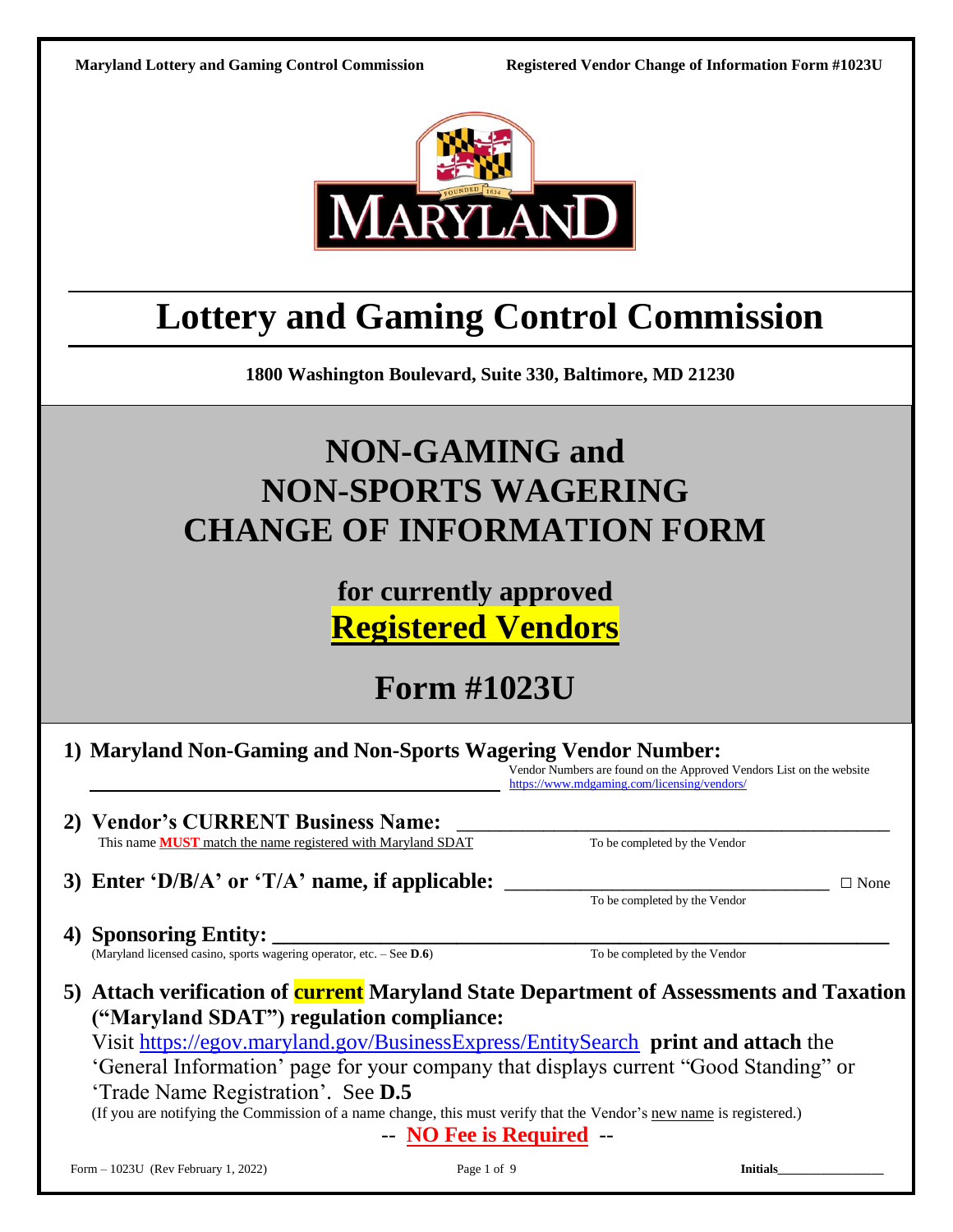# **ACKNOWLEDGMENT**

I, \_\_\_\_\_\_\_\_\_\_\_\_\_\_\_\_\_\_\_\_\_\_\_\_\_\_\_\_\_\_\_, understand that the Vendor is under a continuing obligation to promptly provide **written notification** of any changes in the information (including physical/email addresses, phone numbers, ownership, management, or SDAT status) provided to the Commission, whether in the application, or on any material(s) submitted with, or subsequent to the application.

I am notifying the Commission, in writing, of changes to the information that the Vendor submitted during the approval process, or of changes to information that the Vendor has subsequently submitted.

I understand that the Vendor's approval was based solely on the specific information that was initially submitted to the Commission, or on specific information subsequently submitted to the Commission. Changes to that information has altered the terms and conditions of any previous approval, therefore, the Vendor must obtain new approval in order for the Vendor to continue providing non-gaming and non-sports wagering goods and services to Maryland casinos, and Maryland sports wagering entities.

I understand that changes to that information may alter the Vendor's approval status.

I understand that the Commission will review the information I am submitting and will notify the Vendor if any additional information is required. If additional documents are requested, they must be submitted to the Commission in a timely fashion. Failure to submit required documents in a timely fashion may lead the Commission to cancel the Vendor's approval.

I understand that the Vendor will be notified in writing if the Commission determines that the Vendor is no longer suitable to provide non-gaming goods and services to casinos and sports wagering entities in Maryland.

Acknowledged by (Signature)

Must be hand signed. Computer generated signatures are NOT permitted.

I, Leclare and affirm that the information I am submitting to the Commission is accurate and correct; I am not failing to disclose any material information relevant to this Form; and I am not submitting false or misleading information.

 $(Signature)$ 

Must be hand signed. Computer generated signatures are NOT permitted.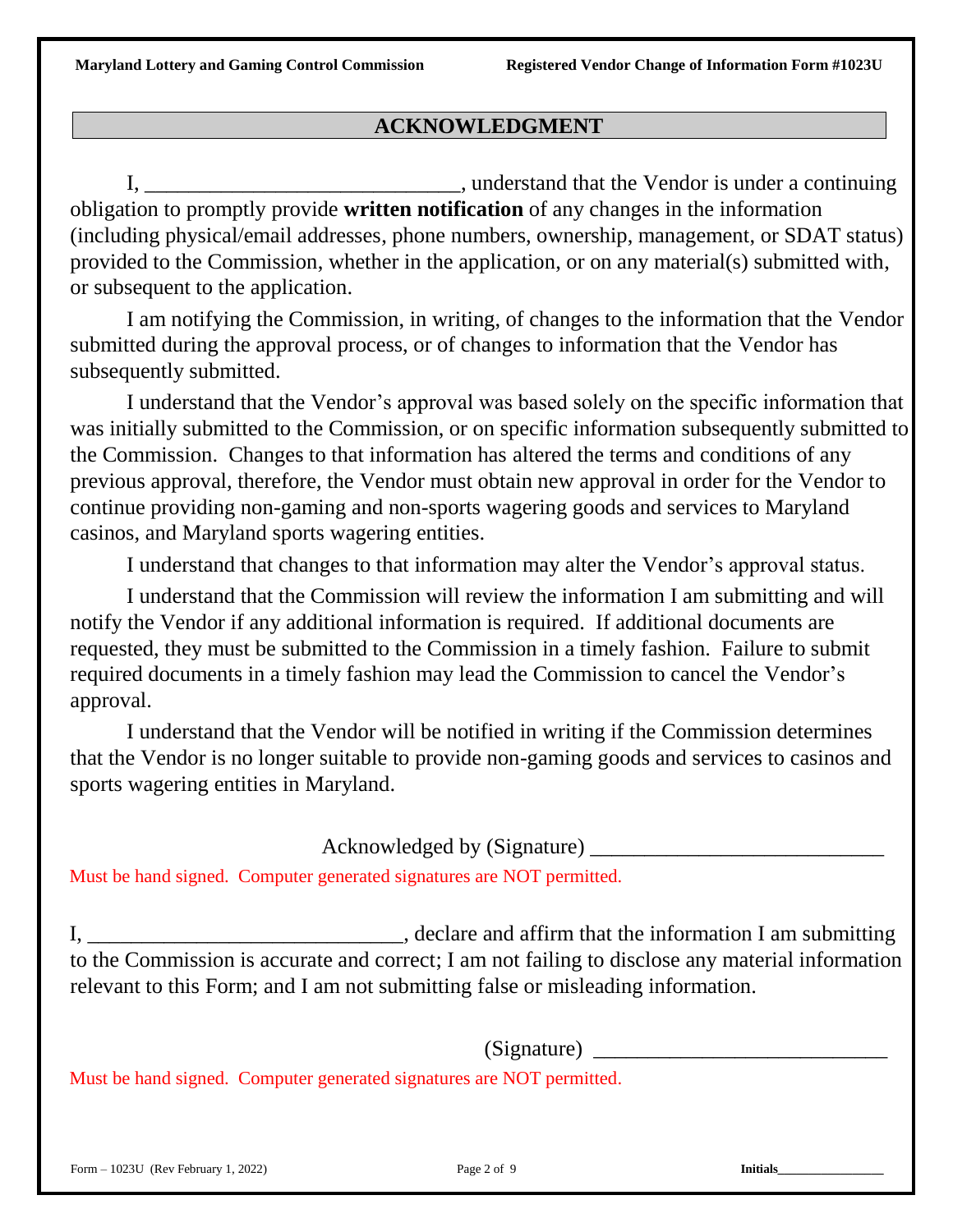# **NOTIFICATION TO COMMISSION**

| Check all that apply<br>The currently approved Vendor is notifying the Maryland Lottery and Gaming Control Commission<br>("Commission") of changes to the following:                                                                                              |  |
|-------------------------------------------------------------------------------------------------------------------------------------------------------------------------------------------------------------------------------------------------------------------|--|
| Business Name (if so, complete the explanation below $*$ ). A change to our business name, due to:<br>Sale of the company, acquisition of another company, or merger with another company<br>Changes within the company's organization or structure<br>Rebranding |  |
|                                                                                                                                                                                                                                                                   |  |
| <b>NOTE:</b> The change of a Vendor's business name requires the Vendor to obtain an <b>updated</b> Certification of<br>Business Relationship form from the Vendor's Sponsoring Entity, and submit it to the Commission.<br>Business ownership.                   |  |
| $\Box$ Our company has been or is going to be acquired by another company (See <b>B.6</b> )                                                                                                                                                                       |  |
| Our company has merged or is going to merge with another company (See $B.6$ )                                                                                                                                                                                     |  |
| The date that the acquisition or merger became/is anticipated to become effective                                                                                                                                                                                 |  |
| <b>Address</b>                                                                                                                                                                                                                                                    |  |
| Physical address(s) (See $D.2$ )                                                                                                                                                                                                                                  |  |
| Email address or web address (See D.2 or D.3)                                                                                                                                                                                                                     |  |
| Point-of-Contact (See D.3)                                                                                                                                                                                                                                        |  |
| Owners / directors / partners (See D.4)                                                                                                                                                                                                                           |  |
| Management employees / supervisory employees (See B.6)                                                                                                                                                                                                            |  |
| Maryland SDAT Department ID Number (See D.5)                                                                                                                                                                                                                      |  |
| Other:                                                                                                                                                                                                                                                            |  |
| Other:                                                                                                                                                                                                                                                            |  |
| * Business Name Change                                                                                                                                                                                                                                            |  |
| When our company was approved by the Commission as a Vendor, the name by which we were known to the<br>Commission was:                                                                                                                                            |  |
|                                                                                                                                                                                                                                                                   |  |
| Our company has changed names, or will be changing names. We are now known as, or will be known as:<br>$d/b/a$ $\qquad \qquad$                                                                                                                                    |  |
|                                                                                                                                                                                                                                                                   |  |
| Form - 1023U (Rev February 1, 2022)<br>Page 3 of 9<br><b>Initials</b>                                                                                                                                                                                             |  |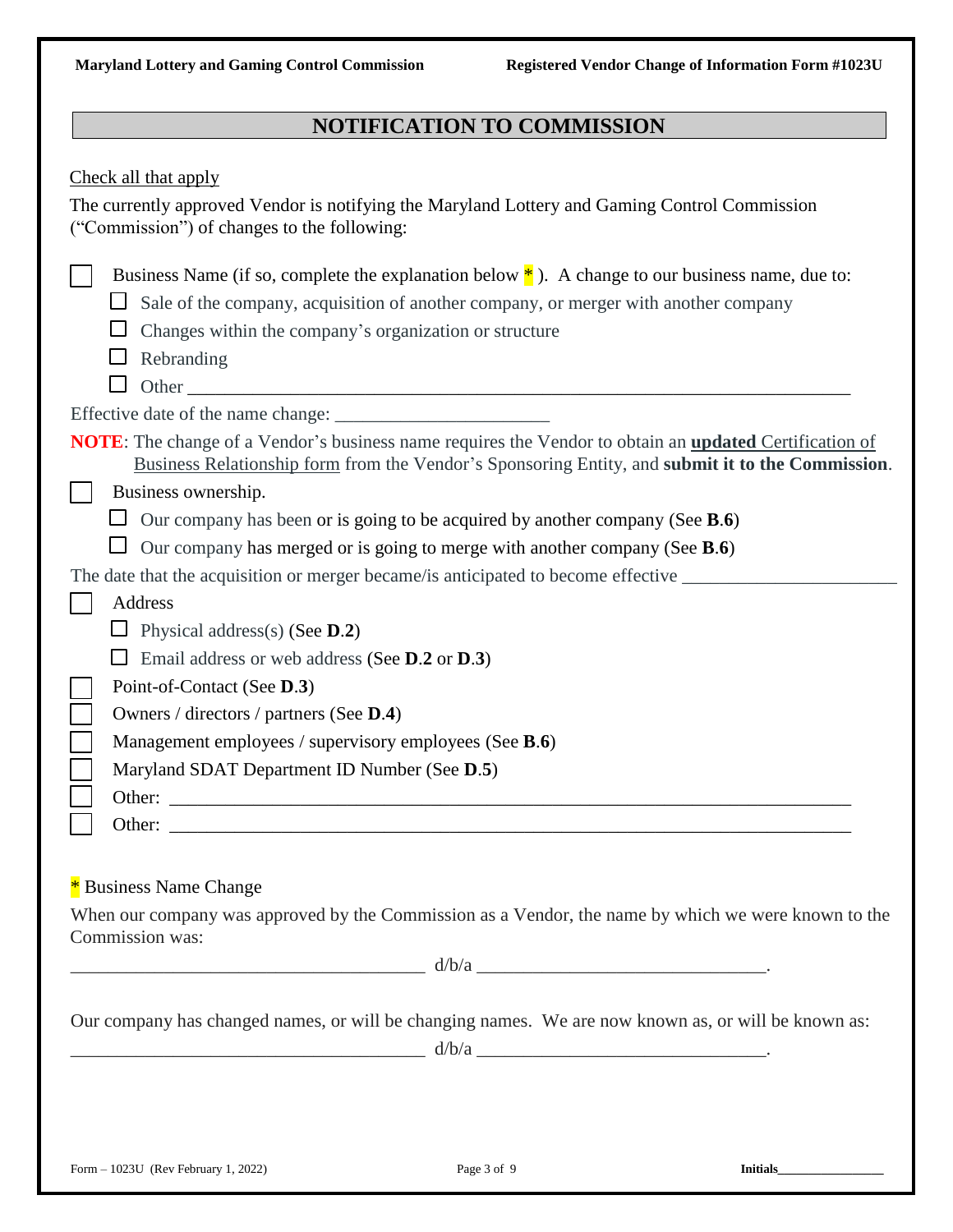# **SECTION A - IMPORTANT NOTICES**

### **A.1 This form is an official document of the Commission, and may not be altered or changed, except to insert the information that is required. Any alteration or change to this document is prohibited.**

- **A.2** An Applicant *must* make accurate statements and include all material facts. Failure or refusal to provide any required information; intentional omissions of material facts; misrepresentation of details; or failure or refusal to meet any other requirement as set out in law or regulation may result in the denial of the application. False or misleading statements to the Commission may subject a Vendor applicant to civil and/or criminal penalties. All submissions are subject to verification.
- **A.3** An approved Vendor who is submitting changes to an initial application or updating previously approved changes must present sufficient justification of its suitability for continued approval by the Commission. The burden of proof remains with the Vendor. Failure or refusal to maintain the criteria for approval, to include compliance with Maryland SDAT regulations, may lead to the Commission suspending or cancelling the Vendor's approval.
- **A.4** The Commission's decision to cancel a vendor registration or vendor certification does not give rise to an appeal right under the contested case provisions of the Maryland Administrative Procedure Act.

## **SECTION B – INSTRUCTIONS FOR REGISTERED VENDORS**

- **B.1** Read each question carefully. **Do not leave blank spaces or blank blocks.** If a question does not apply, write "Does not apply" or "N/A." In most instances, however, "N/A" is not an accurate or appropriate response since each question is applicable to the Commission's inquiry. If the correct answer to a particular question is "None," write "None." If additional information is necessary to explain a response, enter "see attached" and label that information with the appropriate title, referencing the question, page and number.
- **B.2** All entries must be legible, and should be typed or printed with block lettering. If the responses are not legible, the notification of change may not be accepted.
- **B.3** The Vendor Information Change Form must be submitted to the Commission on **single-sided paper**.
- **B.4** After carefully reviewing the Vendor's responses to each of the Commission's inquiries, the Vendor must initial the lower right corner of every page of this Form. The Vendor's initials will signify that each entry is complete and accurate. See **A.2**.
- **B.5** Sensitive Information and Personally Identifiable Information (PII) Vendor Information Change Forms **may** contain sensitive information. Certified Vendor Information Change Forms **will** contain sensitive information and PII.

To ensure the proper transfer of the sensitive information and PII, Vendors are urged to consider sending the Information Change Form to MLGCA via a secure document shipping company (USPS,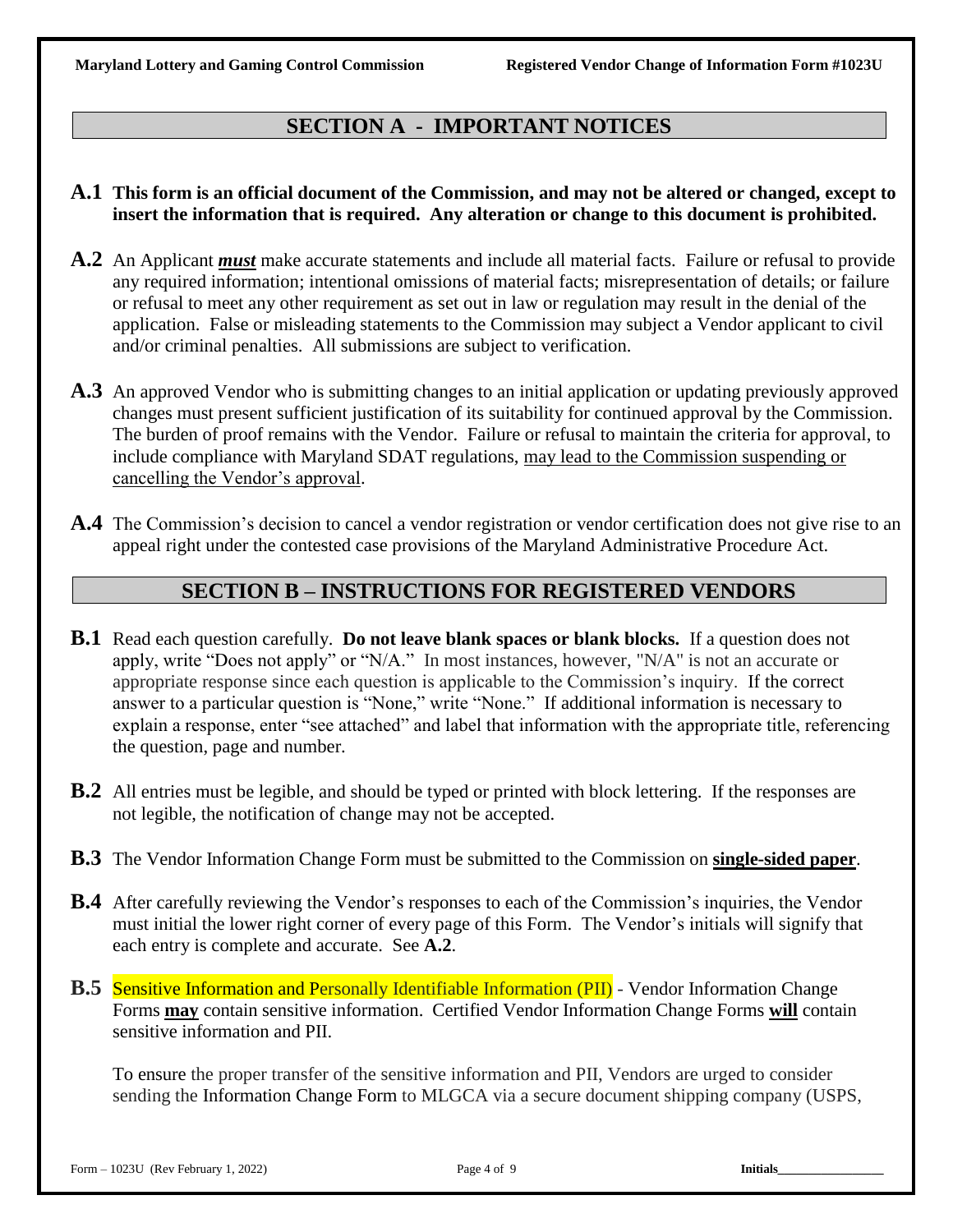.

Fed-Ex, UPS, DHL, etc.) or arrange to have the documents hand-delivered during business hours. Vendors should **not** send any document containing PII as an attachment to an email.

**B.6** Vendor Owners - Vendors have a continuing obligation to provide the Commission with information for **each person or entity who owns more than five percent (5%) of the Vendor or its business**, to include Vendors operating as a General Partnership.

If the ownership of the company is not an individual(s), the Vendor shall draft, or have a company officer draft, a basic memorandum, letter or correspondence explaining the ownership of the Vendor and the corporate structure. Vendors should enclose attachments, filings, organizational charts or other documents to bolster the description, as needed.

If parent companies are present, the memorandum **must** describe whether the parent company will have any direct, or any indirect, contact with the sponsoring entity.

The Vendor shall address the memorandum to the Maryland Lottery and Gaming Control Commission, 1800 Washington Blvd, Suite 330, Baltimore, MD 21230.

On **D.4**, enter "See attached memorandum" or "See attached letter" in the "Name" block.

If the investigation into the owners of a vendor reveals a need to request further information, MLGCA will contact the point-of-contact.

# **SECTION C - SUBMISSION**

**C.1** After carefully reviewing **B.5**, submit the completed forms to:

**Maryland Lottery and Gaming Control Agency Attn: Regulatory Licensing and Background Investigations Division 1800 Washington Blvd, Suite 330 Baltimore, Maryland 21230**

**C.2** No fee is required for the submission of this form.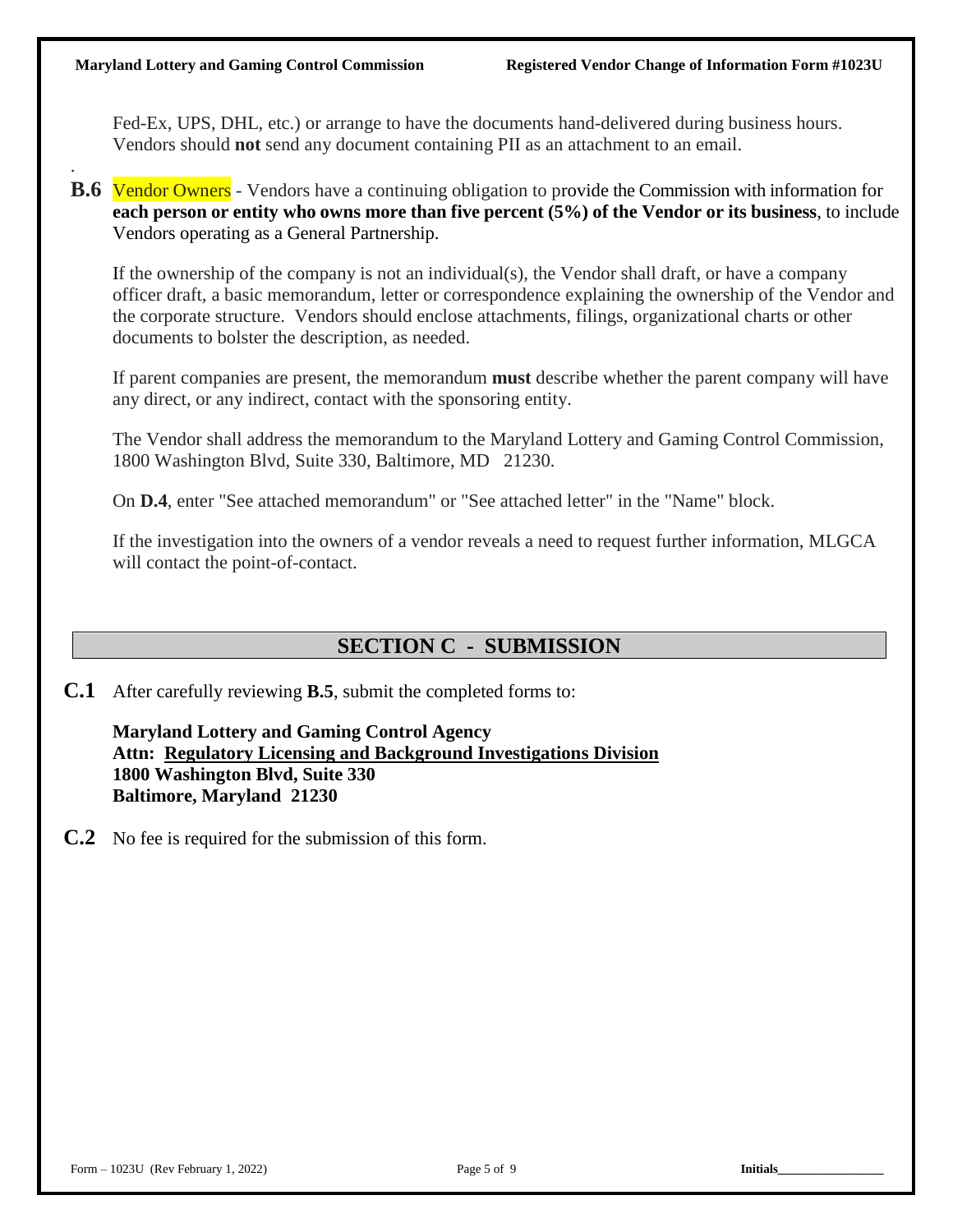# **SECTION D - VENDOR INFORMATION D.1 CURRENT BUSINESS NAME**

As written in the Articles of Incorporation, By-Laws, Charter or other official documents filed with a State or Federal Government

\_\_\_\_\_\_\_\_\_\_\_\_\_\_\_\_\_\_\_\_\_\_\_\_\_\_\_\_\_\_\_\_\_\_\_\_\_\_\_\_\_\_\_\_\_\_\_\_\_\_\_\_\_\_\_\_\_\_\_\_\_\_\_\_\_\_\_\_\_\_\_\_\_\_\_\_\_\_\_\_\_\_\_\_\_\_\_\_\_\_\_\_\_\_\_

\_\_\_\_\_\_\_\_\_\_\_\_\_\_\_\_\_\_\_\_\_\_\_\_\_\_\_\_\_\_\_\_\_\_\_\_\_\_\_\_\_\_\_\_\_\_\_\_\_\_\_\_\_\_\_\_\_\_\_\_\_\_\_\_\_\_\_\_\_\_\_\_\_\_\_\_\_\_\_\_\_\_\_\_\_\_\_\_\_\_\_\_\_\_\_\_\_\_\_\_\_\_\_\_\_\_\_\_\_\_\_\_\_\_\_\_\_\_\_\_\_\_\_\_\_\_\_\_\_\_\_

Doing Business As  $(d/b/a)$  or Trading As  $(t/a)$  Name $(s)$ :  $\Box$  Check Here if **None** 

# **D.2 VENDOR'S PRINCIPAL ADDRESSES**

| D.Z                                                                                                                           |              | VENDOR'S PRINCIPAL ADDRESSES     |                                                                                                                                |
|-------------------------------------------------------------------------------------------------------------------------------|--------------|----------------------------------|--------------------------------------------------------------------------------------------------------------------------------|
| Describe the Vendor's use of this address (check all that apply to this address):                                             |              |                                  |                                                                                                                                |
| $\Box$ Mailing $\Box$ Residential $\Box$ Corporate $\Box$ Production $\Box$ Development/Testing $\Box$ Warehouse $\Box$ Other |              |                                  |                                                                                                                                |
| Address Line 1                                                                                                                |              |                                  |                                                                                                                                |
| Address Line 2                                                                                                                |              |                                  |                                                                                                                                |
| City                                                                                                                          | <b>State</b> |                                  | Zip                                                                                                                            |
| Mailing Address Line 1, if different from above, otherwise enter "Same"                                                       |              |                                  |                                                                                                                                |
| Mailing Address Line 2, if different from above, otherwise enter "Same"                                                       |              |                                  |                                                                                                                                |
| City                                                                                                                          | <b>State</b> |                                  | Zip                                                                                                                            |
| Vendor's website                                                                                                              |              | Vendor's telephone number        |                                                                                                                                |
|                                                                                                                               |              |                                  |                                                                                                                                |
| Describe the Vendor's use of this address (check all that apply to this address):                                             |              |                                  | $\Box$ No Secondary Address                                                                                                    |
| $\Box$ Mailing $\Box$ Residential $\Box$ Corporate $\Box$ Production $\Box$ Development/Testing $\Box$ Warehouse $\Box$ Other |              |                                  |                                                                                                                                |
| Address Line 1                                                                                                                |              |                                  |                                                                                                                                |
| Address Line 2                                                                                                                |              |                                  |                                                                                                                                |
| City                                                                                                                          | <b>State</b> |                                  | Zip                                                                                                                            |
| Mailing Address Line 1, if different from above, otherwise enter "Same"                                                       |              |                                  |                                                                                                                                |
| Mailing Address Line 2, if different from above, otherwise enter "Same"                                                       |              |                                  |                                                                                                                                |
| City                                                                                                                          | <b>State</b> |                                  | Zip                                                                                                                            |
| Vendor's website                                                                                                              |              |                                  | Vendor's secondary location telephone number                                                                                   |
| D.3                                                                                                                           |              | <b>VENDOR'S POINT-OF-CONTACT</b> |                                                                                                                                |
|                                                                                                                               |              |                                  |                                                                                                                                |
|                                                                                                                               |              |                                  |                                                                                                                                |
| E-mail address:                                                                                                               |              |                                  |                                                                                                                                |
|                                                                                                                               |              |                                  | All notifications will be made to this e-mail address. If necessary, check the "SPAM" folder for e-mails from "@maryland.gov". |
|                                                                                                                               |              |                                  |                                                                                                                                |
| Form $-1023U$ (Rev February 1, 2022)                                                                                          |              | Page 6 of 9                      | <b>Initials</b>                                                                                                                |
|                                                                                                                               |              |                                  |                                                                                                                                |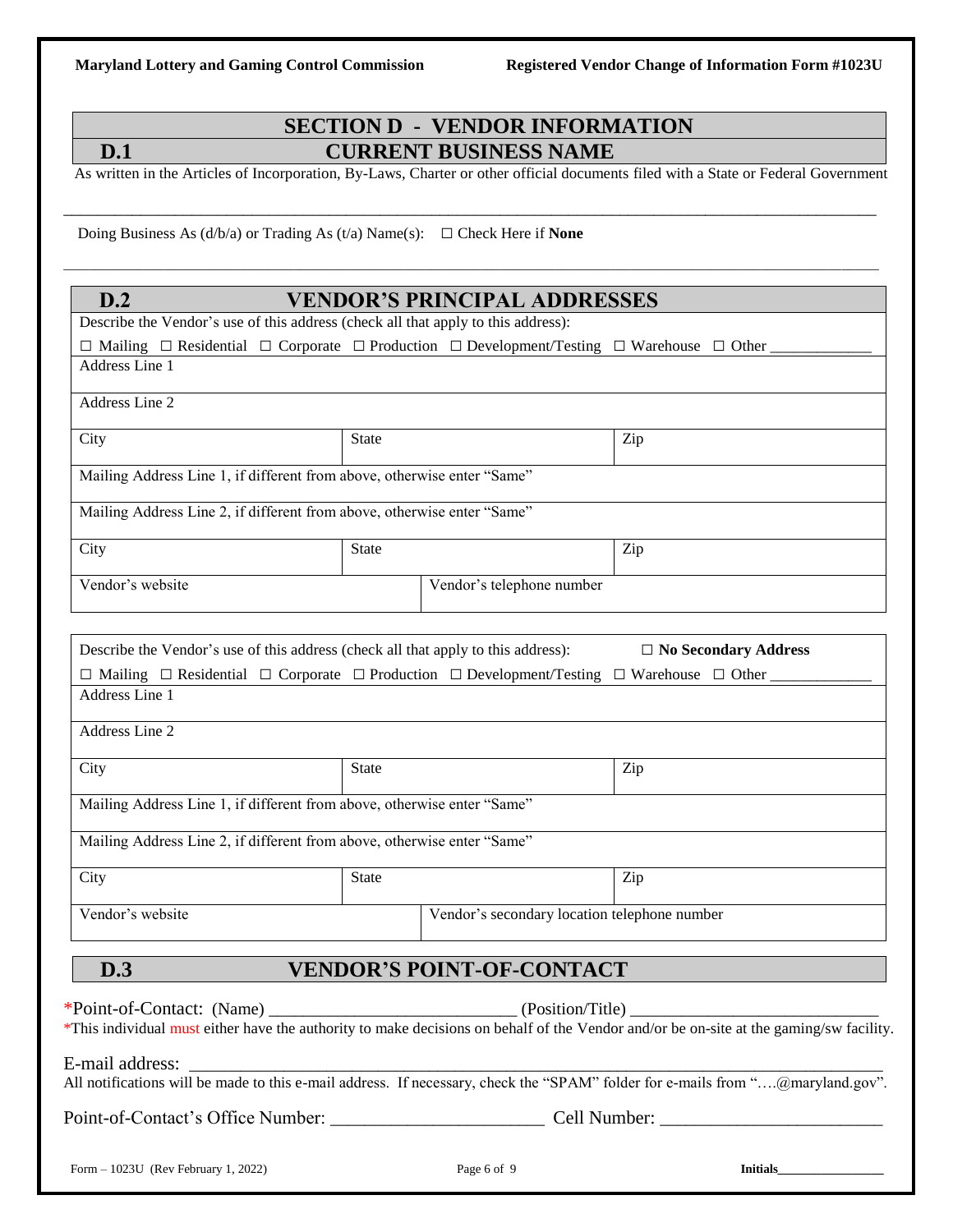# **D.4 VENDOR'S OWNERS, OFFICERS, DIRECTORS, ETC.**

- 1) Provide the names of each person or entity who owns more than five percent (5%) of the Vendor or its business. See **B.6** for detailed instructions;
- 2) Provide the names of each officer, partner, director, CEO, CFO, etc. who will be directly/significantly involved in providing goods and/or services to the Sponsoring Entity; and
- 3) Provide the names of those individuals who manage, administer, control or supervise the Vendor's activities with the casino or sports wagering facility, such as project managers, field supervisors, account managers, site superintendents, distribution managers, sales supervisors, account representatives, etc.

| Name | Position / Title |
|------|------------------|
|      |                  |
|      |                  |
|      |                  |
|      |                  |
|      |                  |
|      |                  |
|      |                  |
|      |                  |
|      |                  |
|      |                  |
|      |                  |
|      |                  |
|      |                  |

**Note: Attach additional copies of this page as needed.**

# **D.5 COMPLIANCE WITH MARYLAND SDAT REGISTRATION**

**Compliance is required** (**NOT** a "Good Standing Certificate" from the Maryland Comptroller's Office).

Maryland State Department of Assessments and Taxation's Department ID Number:  $(1$  letter plus 8 numbers)

\_\_\_\_\_\_\_\_\_\_\_\_\_\_\_\_\_\_\_\_\_\_\_\_\_\_\_\_\_\_\_\_\_\_\_\_\_\_\_\_\_\_\_\_\_\_\_\_\_\_\_\_\_\_\_\_\_\_\_\_\_\_\_\_\_\_

**Circle ONE:** Certificate of '**Good Standing**' or 'Trade Name Registration'

### **D.6 SPONSORING ENTITY**

Provide the Casino; Gaming Manufacturer; Gaming Contractor; Sports Wagering Facility License; Sports Wagering Facility Operator License; Mobile Sports Wagering License; Online Sports Wagering Operator License; Sports Wagering Contractor License; Casino Construction Company; or certain authorized Non-Gaming and Non-Wagering Vendors with whom the Vendor has contracted: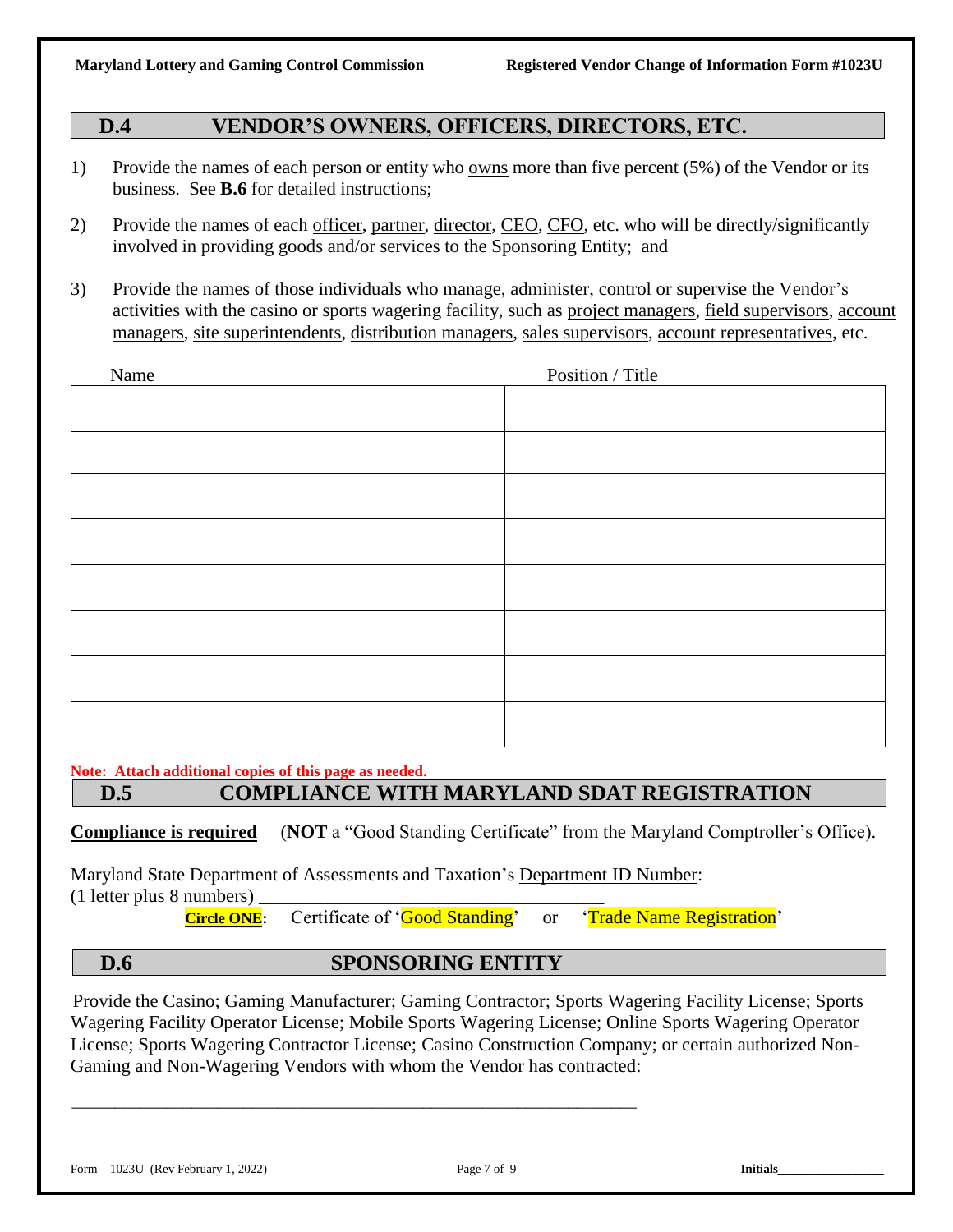**Maryland Lottery and Gaming Control Commission Registered Vendor Information Change Form #1023U**

## **D.7 VENDOR'S BUSINESS BACKGROUND**

**(a) DESCRIPTION OF THE VENDOR'S PRESENT BUSINESS.** Furnish the Commission with a 'snapshot' of the Vendor Applicant's company and describe the Vendor's capacity and capabilities to provide the services declared in the application.

#### **(b) DESCRIPTION OF THE SPECIFIC TYPE(S) OF GOODS OR SERVICES TO BE PROVIDED BY THE VENDOR TO THE SPONSORING ENTITY.**

**(c) NAME OF MARYLAND SPONSORING ENTITY(IES) TO WHICH SUCH GOODS OR SERVICES WILL BE PROVIDED.** List each entity.

**(d) LIST OTHER VIDEO LOTTERY FACILITIES (CASINOS), SPORTS WAGERING FACILITIES, AND ONLINE SPORTS WAGERING OPERATIONS SERVED BY THE VENDOR**. Provide a list of other jurisdictions where the Vendor conducts business related to gaming or sports wagering. (List by Name, City, State, Country). Applicant may attach a separate list, if necessary.

**(e) TALLY OF THE WORK FORCE SUPPORTING THE VENDOR'S PROVISION OF GOODS AND SERVICES.** Furnish the Commission with the total number of employees IN MARYLAND who will be directly associated with providing the goods or services. Furnish the Commission with the total number of employees OUTSIDE OF MARYLAND who will be directly associated with providing the goods or services.

In Maryland:

Outside of Maryland:

**(f) IN THE LAST TEN (10) YEARS, HAS THE APPLICANT HAD ANY GAMING OR SPORTS WAGERING LICENSE APPLICATION, LICENSE, PERMIT OR OTHER AUTHORIZATION ISSUED BY A GOVERNMENT AGENCY IN ANY JURISDICTION BE DENIED, SUSPENDED OR REVOKED?** If "**Yes**," provide 1) type of license or permit; 2) jurisdiction; 3) details of jurisdiction's actions; and 4) current status of license or permit.

**Note: Attach additional copies of this page as needed**

 $YES \square NO$